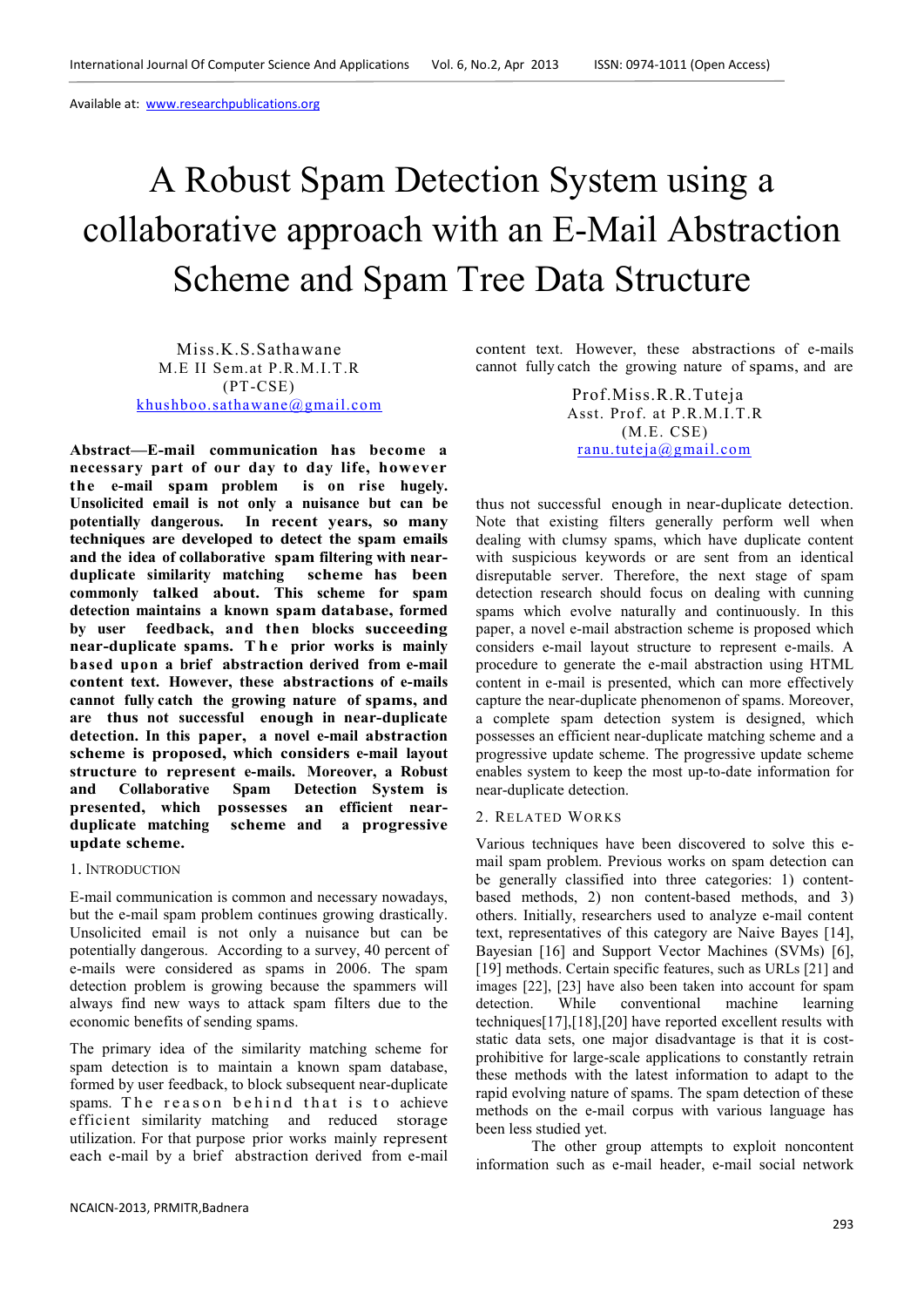[11], and e-mail traffic [7] to filter spams. Collecting notorious and innocent sender addresses (or IP addresses) from e-mail header to create black list and white list is a commonly applied method initially. Since e-mail header can be altered by spammers to conceal the identity, the main drawback of these methods is the hardness of correctly identifying each user. In addition, how to efficiently update the whole included classifiers is another unsolved issue.

#### 3. PRELIMINARIES

#### *3.1 What is SPAM?*

*Definition*[15]: *S*pam is a term used to describe Unsolicited Commercial Email (UCE) or Unsolicited Bulk Email (UBE). In general, the predominant subjects of spam email are the following:1) Chain letters.2) Pyramid schemes (including Multilevel Marketing, or MLM).3) Other "Get Rich Quick" or "Make Money Fast" (MMF) schemes.4) Offers of bulk e-mailing services for sending UCE. 5) Ilegally pirated software etc.

# *3.2 Definition of Near-Duplicate*

The fundamental idea of near-duplicate spam detection is to utilize reported known spams to block subsequent ones which have similar content. This paper represents each e-mail using an HTML tag sequence, which depicts the layout structure of e-mail, and look forward to more effectively capturing the near-duplicate phenomenon of spams.

#### *3.3 Definition of (<anchor>) tag.*

The tag  $\leq$  anchor $\geq$  is one type of newly defined tag that records the domain name or the e-mail address in an anchor tag. For example, the anchor tag  $\leq a$  href="http://arbor.ee. ntu.edu.tw/index.htm"> is transformed to *<arbor.ee.ntu. edu.tw>.* The purpose of creating the *<anchor>* tag is to minimize the false positive rate when the number of tags in an e-mail abstraction is short. The less the number of tags in an e-mail abstraction, the more possible that a ham may be matched with known spams and be misclassified as a spam.

# *3.4 Definition of (<my text=>) tag*

 $\langle$ mytext= $>$  is a newly defined tag that represents a paragraph of text without any HTML tag embedded. Since we ignore the semantics of the text, the proposed abstraction scheme is inherently applicable to e-mails in all languages. This significant feature is superior to most existing methods.

#### *3.5 Definition of (Tag Length).*

The tag length of an e-mail abstraction is defined as the number of tags in an e-mail abstraction. Note that we strictly define that two e-mail abstractions are near-duplicate only if they are exactly identical to each other.

# **4. STRUCTURE ABSTRACTION GENERATION (SAG)**

The specific procedure SAG is proposed to generate the e-mail abstraction using HTML content in email. The algorithmic form of SAG is outlined in Fig. 4.1. Procedure SAG is composed of three major phases, Tag

Extraction Phase, Tag Reordering Phase, and <anchor> Appending Phase. In Tag Extraction Phase, the name of each HTML tag is extracted, and tag attributes and attribute values are eliminated. In addition, each paragraph of text without any tag embedded is transformed to <mytext=>. In lines  $4-5$ ,  $\leq$  anchor $\geq$  tags are then inserted into AnchorSet.Sub- sequently,in line 6 of Fig.4.1,

| <b>Procedure SAG</b>                                            |
|-----------------------------------------------------------------|
| Input: the email with text/html content-type,                   |
| the tag length threshold (Lth short) of the short email         |
| <b>Output:</b> the email abstraction $(EA)$ of the input email  |
| // Tag Extraction Phase<br>ı                                    |
| 2<br>Transform each tag to <tag.name>;</tag.name>               |
| 3<br>Transform each paragraph of text to <mytext></mytext> ;    |
| AnchorSet = the union of all $\leq$ anchor>:<br>4               |
| 5<br>$EA$ = the concatenation of $\leq$ tag.name>;              |
| Preprocess the tag sequence of EA;<br>6                         |
| 7<br>// Tag Reordering Phase                                    |
| 8<br>for (each $kq$ of $EA$ ) // pn: position number            |
| 9<br>tag.new pn = ASSIGN PN (EA.tag length, tag.pn);            |
| 10<br>Put the tag to the position tag.new pn;                   |
| 11<br>$EA =$ the concatenation of $\leq$ tag.name> with new pn; |
| 12<br>// Sanchor> Appending Phase                               |
| if $(EA, \text{log }\ length \leq Lth \ short)$<br>13           |
| Append AnchorSet in front of EA;<br>14                          |
| return EA:<br>15                                                |
| End                                                             |

Fig.4.1. Algorithmic form of procedure SAG.

we preprocess the tag sequence of the tentative e-mail abstraction. The following sequence of operations is performed in the preprocessing step Fig4.2.

- Front and rear tags (as shown in the gray area of the example e-mail in the top of Fig. 4.3) are excluded.
- Nonempty tags that have no corresponding start tags or end tags are deleted. Besides, mismatched nonempty tags are also deleted.
- All empty tags are regarded as the same and are replaced by the newly created  $\leq$ empty=> tag. Moreover, successive  $\leq$ empty=> tags are pruned and only one <empty=> tag is retained.
- The pairs of nonempty tags enclosing nothing are removed.

On purpose of accelerating the near-duplicate matching process, we reorder the tag sequence of an e-mail abstraction in Tag Reordering Phase. In the worst case, if we consider two e-mail abstractions which have the same tag length and differ only in their last tags, the difference cannot be detected until the last tags are compared. In lines 8-11 of Fig. 4.1, each tag is assigned a new position number by function ASSIGN\_PN *(PN* denotes for *Position Number.)*  Fig. 4.3 demonstrates the assignment of the first six tags. An example e-mail abstraction produced by procedure SAG is shown in the bottom of Fig.3

#### **5. DESIGN OF SPTABLE AND SPTREES**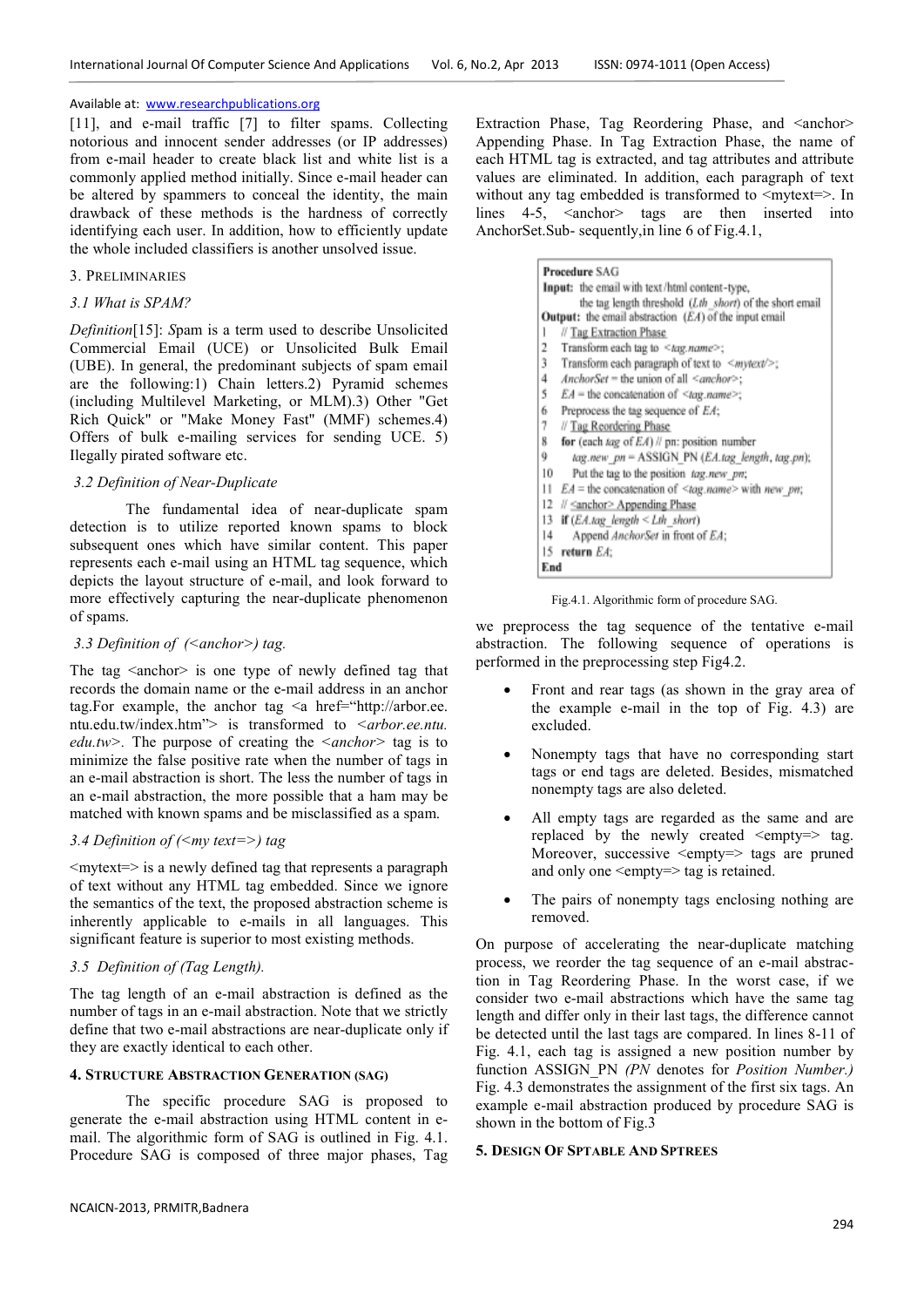

 SpTable and SpTrees (sp stands for spam) are proposed to store large amounts of the e-mail abstractions of reported spams. As shown in Fig.5.1 , several SpTrees are the kernel of the database, and the e-mail abstractions of collected spams are maintained in the corresponding SpTrees.

Two e-mail abstractions are possible to be near-duplicate only when the numbers of their tags are identical. Thus, if we distribute e-mail abstractions with different tag lengths into diverse SpTrees, the quantity of spams required to be matched will decrease.

#### Fig. 4.2. An example of the preprocessing step in Tag Extraction Phase of procedure SAG.

For efficient matching Sp Trees are designed to be binary trees. The branch direction of each SpTree is determined by a binary hash function. If the first tag of a subsequence is a start tag (e.g.,  $\langle \text{div} \rangle$ ), this<sup>[4]</sup> subsequence will be placed into the left child node. A subsequence whose first tag is an end tag (e.g.,  $\langle \text{div} \rangle$ ) will be placed into the right child node. Since most HTML tags are in pairs and the proposed e-mail abstraction is reordered in SAG, subsequences are expected to be uniformly distributed. Moreover,on level i of each SpTree (with the root on level 0), each node stores subsequences whose tag lengths are equal to 2i. For instance, as shown in Fig.5.2, the subsequence <spam:com> is placed into level 0, the subsequence  $\langle p \rangle \langle a \rangle$  (whose tag length is 21) is placed into level 1, and so forth[4].

# 6. ROBUSTNESS ISSUE

The main difficulty of near-duplicate spam detection is to withstand malicious attack by spammers. Prior approaches generate e-mail abstractions based mainly on hash-based content text.

For example, the authors in[8] extract words or terms to generate the e-mail abstraction. Besides, substrings extracted by various techniques are widely employed in [9], [5],[17],[18][20]. However, this type of e-mail representation inherently has following disadvantages. First, the insertion of a randomized and normal paragraph can easily defeat this type of spam filters. Moreover, since the structures and features of different languages are diverse, word and substring extraction may not be applicable to emails in all languages. To assess the robustness of the

proposed scheme, we model possible spammer attacks and organize these attacks as following three categories.

#### *6.1 Random Paragraph Insertion*

This type of spammer attack is commonly used nowadays. As shown in Fig. 6.1, normal contents without any advertisement keywords are inserted to confuse text based spam filtering techniques. It is noted that our scheme transforms each paragraph into a newly created tag  $\langle$  mytext=>, and consecutive empty tags will then be transformed to  $\leq$ empty=>. As such, the representation of each random inserted paragraph is identical, and thus our scheme is resistant to this type of attack.



Fig. 4. The data structures of SpTable and SpTrees.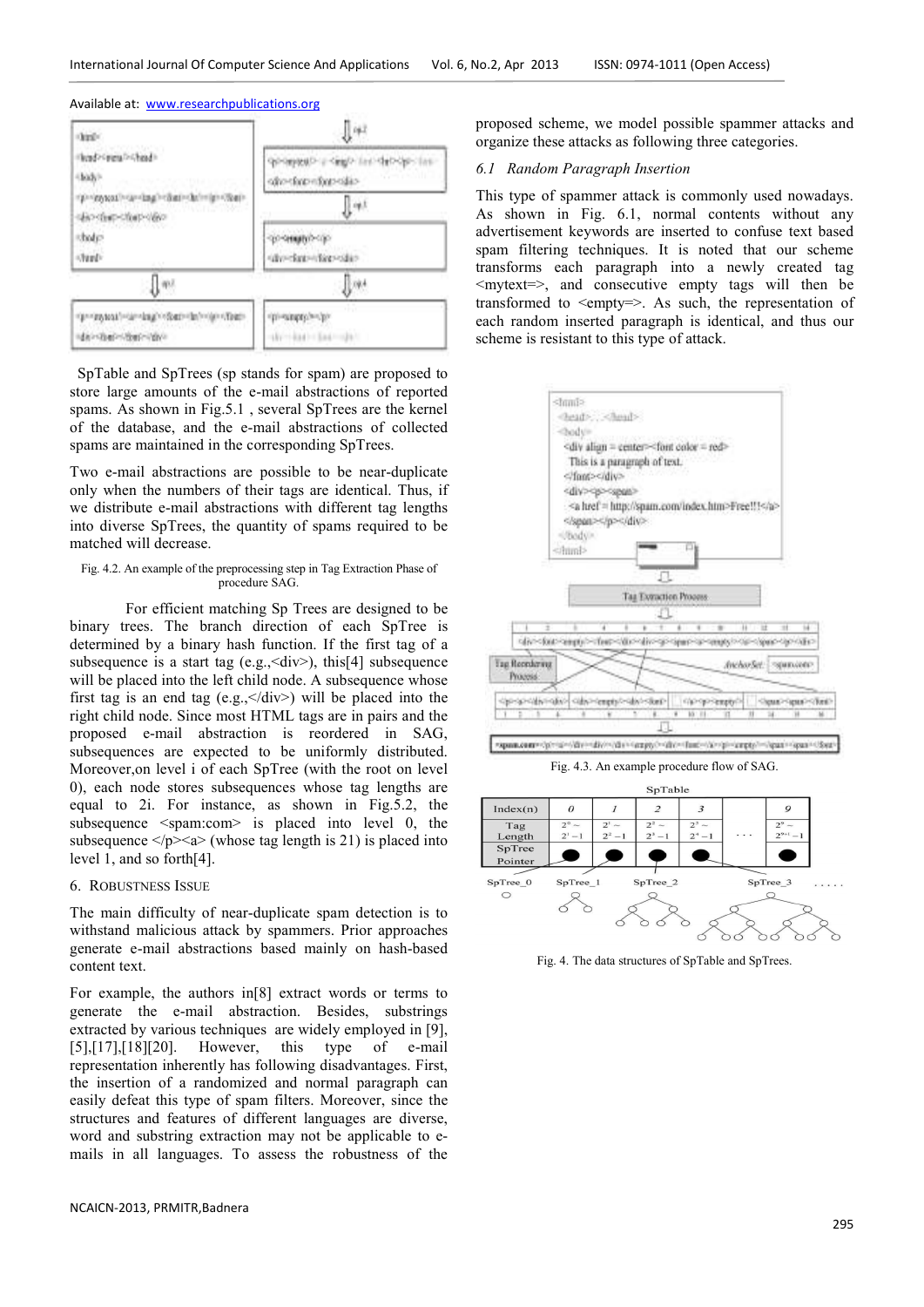

- External nodes (e.g., d): spore AL asset AL threstony, Jongril, Ed. St.

#### Fig.5.2 The SP-Tree Data Structure

# *6.2 Random HTML Tag Insertion*

If spammers know that the proposed scheme is based on HTML tag sequences, random HTML tags will be inserted rather than random paragraphs.On the one hand, arbitrary tag insertion will cause syntax errors due to tag mismatching. This may lead to abnormal display of spam content that spammers do not wish this to happen. On the other hand, procedure SAG also adopts some heuristics to deal with the random insertion of empty tags and the tag mismatching of nonempty tags. Fig. 6.1 shows two example outputs.



Fig. 6.1. Examples of possible spammer attacks.

# *6.3 Sophisticated HTML Tag Insertion*

Suppose that spammers are more sophisticated, they may insert legal HTML tag patterns. As shown in Fig. 6.1 if tag

patterns that do conform to syntax rules are inserted,they will not be eliminated. However, it is not intuitive for spammers to generate a large number of spams with completely distinct e-mail layout structure.

Hence representing emails with layout structure is more robust to most existing attacks than text-based approaches. Even though new attack has been designed, we can react against it by adjusting the preprocessing step of procedure

NCAICN-2013, PRMITR,Badnera

SAG. The proposed abstraction scheme can be applied to emails in all languages without modifying any components. This feature also enables system Cosdes to perform more robustly.

#### **7. COLLABORATIVE SPAM DETECTION SYSTEM- COSDES**

COSDES is a complete spam detection system. Collaborative Spam Detection System which possesses an efficient near-duplicate matching scheme and a progressive update scheme. The progressive update scheme not only adds in new reported spams, but also removes obsolete ones in the database. In addition, to withstand intentional attacks, a reputation mechanism is also provided in Cosdes to ensure the truthfulness of user feedback.

#### *7.1 The System Model- Cosdes*

The system model of Cosdes is illustrated in Fig. 7.1, and the algorithmic form is outlined in Fig. 7.2. Before starting to do the spam detection, Cosdes collects feedback spams for time  $T_m$  in advance to construct an initial database. Three major modules, Abstraction Generation Module, Database Maintenance Module, and Spam Detection Module, are included in Cosdes. With regard to Abstraction Generation Module, each e-mail is converted to an e-mail abstraction by Structure Abstraction Generator with procedure SAG. Three types of action handlers, Deletion Handler, Insertion Handler, and Error Report Handler, are involved in Database Maintenance Module. In addition, Matching Handler in Spam Detection Module takes charge of determining results.



Fig. 7.1. System model of Cosdes.

There are three types of e-mails, reported spam, testing email, and misclassified ham, required to be dealt with by Cosdes. When receiving a reported spam, Insertion Handler adds the e-mail abstraction of this spam into the database except that the reputation score of this reporter istoo low. Whenever a new testing e-mail arrives, Matching Handler performs the near-duplicate detection with collected spams to do the judgment. Meanwhile, if a testing email is classified as a spam, this e-mail will be viewed as a reported spam and be added into the database. Moreover, Error Report Handler copes with feedback misclassified hams and adjusts Cosdes by degrading the reputation of related reporters to prevent malicious attacks. For every  $T_{d}$ , Deletion Handler is triggered to delete obsolete spams which exist over time  $T_m$ . Overall, Cosdes is self-adjusting and retains the most up-to-date spams for near-duplicate detection.<sup>[12]</sup>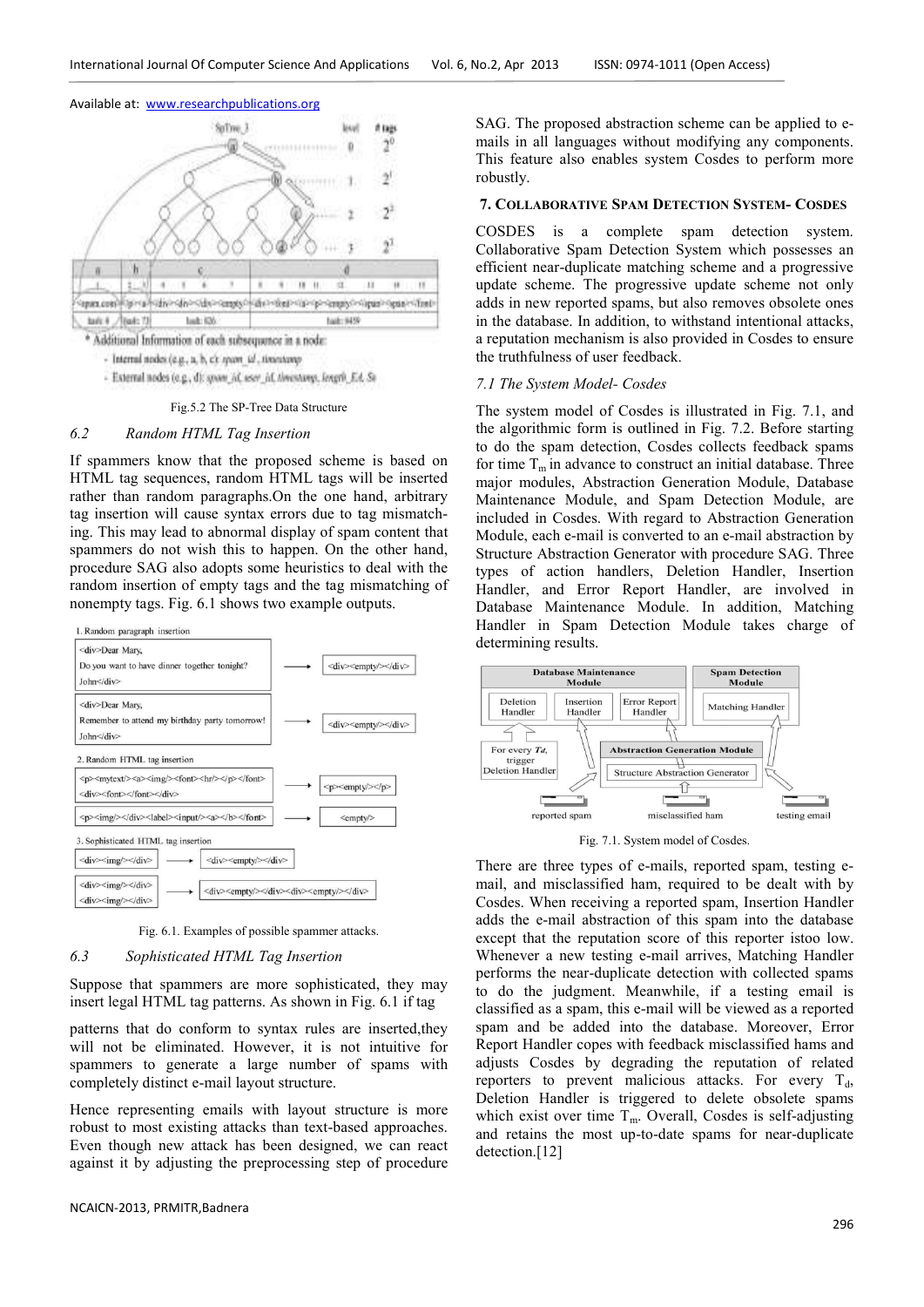#### *7.2 Reputation Mechanism*

The principal concept of collaborative spam detection is to collect human judgment to block subsequent near-duplicate spams. To ensure the truthfulness of spam reports and to prevent malicious attacks, we propose the reputation mechanism to evaluate the credit of each reporter. The fundamental idea of the reputation mechanism is to utilize a reputation table to maintain a reputation score *SR* of each reporter according to the previous reliability record. In such a context, when doing near-duplicate detection, if the sum of suspicion scores of matched spams exceeds a predefined threshold, the testing e-mail will be classified as a spam. The reputation mechanism is described in detail as follows:

1. Each reporter is assigned an initial score *Sinitial* when he submits a reported spam at the first time.

2. If a reporter submits any feedback spam once more, the reputation score will be incremented by a smaller incremental score S<sub>incre</sub>.

3. If a reporter is charged that his previous feedback spam is mistaken, the reputation score will be halved.

#### **8. FEATURES OF COSDES**

Research in considering e-mail layout structure to represent e-mails in the field of near-duplicate spam detection is a unique way of spam detection. In summary, the properties of Cosdes are as follows:

1.The specific procedure SAG is proposed to generate the email abstraction using HTML content in e-mail, and this newly devised abstraction can more effectively capture the near-duplicate phenomenon of spams.

2.An innovative tree structure is devised, SpTrees, to store large amounts of the e-mail abstractions of reported spams. SpTrees contribute to the accomplishment of the efficient

| <b>System Cosdes</b>                                                                            |
|-------------------------------------------------------------------------------------------------|
| <b>Input:</b> $T_m$ : the maximum time span for reported spams being retained in<br>the system, |
| $T_d$ : the time span for triggering Deletion Handler,                                          |
| $S_{th}$ : the score threshold for determining spams                                            |
| switch (circumstance)<br>1                                                                      |
| $\overline{2}$<br>case: when receiving a reported spam                                          |
| 3<br><b>if</b> ( <i>EA.reporter.</i> $S_R > S_{initial}$ );                                     |
| $\overline{4}$<br>Trigger Insertion Handler( $EA$ );                                            |
| 5<br>Increase $S_R$ of the reporter in <i>RepTable</i> ; // <i>Rep</i> : Reputation             |
| 6<br>break:                                                                                     |
| 7<br>case: when receiving a testing email                                                       |
| 8<br>Trigger Matching Handler( $EA$ , $S_{th}$ );                                               |
| 9<br><b>if</b> (the testing email is classified as a spam);                                     |
| 10<br>Trigger Insertion Handler $(EA)$ ;                                                        |
| 11<br>break:                                                                                    |
| 12<br>case: when receiving a misclassified ham                                                  |
| 13<br>Trigger Error Report Handler(EA);                                                         |
| 14<br>break:                                                                                    |
| 15<br>case: for every $T_d$                                                                     |
| Trigger Deletion Handler( $T_m$ );<br>16                                                        |
| 17<br>break:                                                                                    |
| End                                                                                             |

Fig . 7.2. Algorithmic form of Collabrative Spam detection system

near-duplicate matching with a more sophisticated e-mail abstraction.

3.A complete spam detection system Cosdes is designed with an efficient near-duplicate matching scheme and a progressive update scheme. The progressive update scheme enables system Cosdes to keep the most up-to-date information for near-duplicate detection.

4.The reputation mechanism is proposed to evaluate the credit of each reporter.

5.Since we are comparing only e-mail layout there is a reduction in time and cost factor of comparing the whole text content.

6.Representing emails with layout structure is more robust to most existing attacks than text-based approaches.

#### **9. CHALLENGES TO DETECT SPAM E-MAILS**

Spammers are finding ways to trick people into thinking their unsolicited junk messages are worth the time you spend reading them. A list of the top five ways to tell if an email is spam is as follows[4]. These rules can help you when spam slips through the protection of your Spam filter.

- *If it ends up in Spam Folder*
- *Look at the Email Address*
- *Look at the Content*
- *If it asks for personnel Information*
- *Look at the Greeting*

#### **10. CONCLUSION**

 A superior e-mail abstraction scheme is required to more certainly catch the evolving nature of spams in the field of collaborative spam filtering by near-duplicate detection. Compared to the existing methods, in this paper, a more sophisticated and robust e-mail abstraction scheme is explored, which considers e-mail layout structure to represent e-mails. The specific procedure SAG is proposed to generate the e-mail abstraction using HTML content in email, and this newly-devised abstraction can more effectively capture the near-duplicate phenomenon of spams. Moreover, a complete spam detection system Cosdes has been designed to efficiently process the near-duplicate matching and to progressively update the known spam database.

# **11. REFERENCES**

[1] M.-T. Chang, W.-T. Yih, and C. Meek, "Partitioned Logistic Regression for Spam Filtering," Proc. 14th ACM SIGKDD Int'l Conf. Knowledge Discovery and Data mining (KDD), pp. 97-105, 2008. [2] A.C. Cosoi, "A False Positive Safe Neural Network; The Followers of the Anatrim Waves," Proc. MIT Spam Conf., 2008. [3] B. Mehta, S. Nangia, M. Gupta, and W. Nejdl, "Detecting Image Spam Using Visual Features and Near Duplicate Detection," Proc. 17th Int'l Conf. World Wide<br>Web (WWW), pp. 497-506, 2008. Web (WWW), pp. 497-506, 2008. [4] M. Siva kumar reddy & Krishna Sagar. "Improved Near duplicate matching scheme for e-mail spam Detection" International Journal of Internet Computing ISSN No: 2231 – 6965, VOL- 1, ISS- 4 2012 29

 [5] S. Sarafijanovic, S. Perez, and J.-Y.L. Boudec, "Resolving FP-TP Conflict in Digest-Based Collaborative Spam Detection by Use of Negative Selection Algorithm," Proc. Fifth Conf. Email and Anti-Spam (CEAS), 2008.

[6]E. Blanzieri and A. Bryl, "Evaluation of the Highest Probability SVM Nearest Neighbor Classifier with Variable Relative Error Cost," Proc.